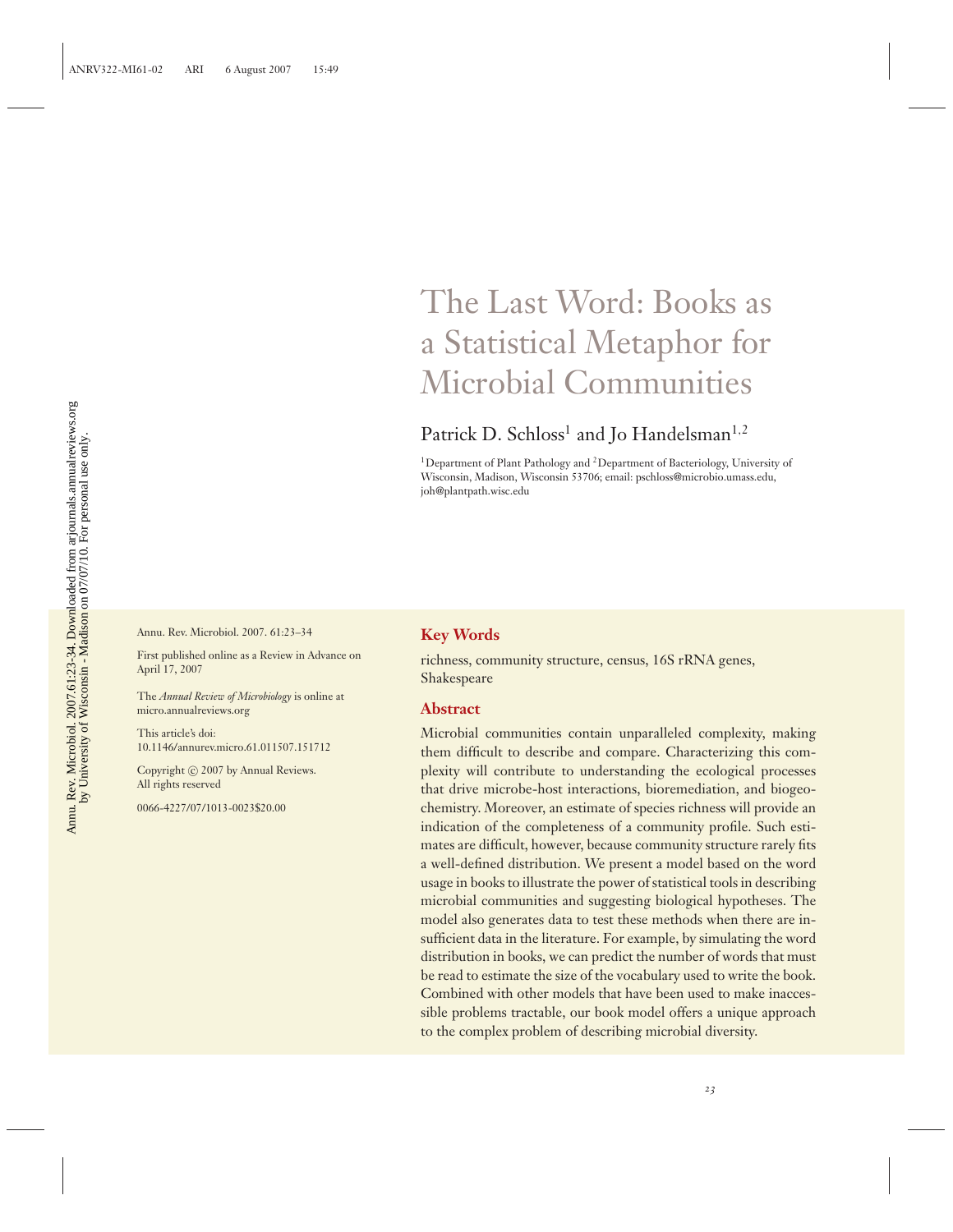#### **Contents**

|                               | 24 |
|-------------------------------|----|
| FREQUENCY DISTRIBUTIONS       |    |
| OF WORDS AND SPECIES          | 25 |
| SO MANY WORDS, SO MANY        |    |
| <b>SPECIES: HOW MANY IS</b>   |    |
| $ENOUGH?$                     | 26 |
| THE BOOK MODEL                | 26 |
| DESCRIBING "COMMUNITIES"      |    |
| OF WORDS                      | 27 |
| <b>DESCRIBING COMMUNITIES</b> |    |
| OF MICROORGANISMS             | 27 |
| IS DARWIN DIFFERENT FROM      |    |
| $TWAIN?$                      | 30 |
| ARE THIN MICE DIFFERENT       |    |
| FROM FAT MICE?                | 30 |
| CONCLUSIONS                   | 31 |

#### **INTRODUCTION**

Just as the authors of the United States Constitution mandated regular censuses to aid in determining the boundaries of congressional districts and to assess the effects of social policies, microbial ecologists need censuses of the communities they study. Determining the number and comparing the types of bacteria of an environment would greatly aid attempts to assess the effects of environmental perturbations on community composition, diversity, evenness, and richness. Furthermore, an accurate census would estimate the size of the part of the microbial community that is not taken into account by current models of community structure and function. Conducting a census in a microbial community is difficult because of the large population sizes (e.g., up to  $10^{12}$  cells per gram of feces), high richness (e.g., more than 5000 species per gram of soil), and the recalcitrance to the culturing of more than 0.1–10% of these organisms.

The resistance of microorganisms to growing in pure culture has been circumvented over the past 20 years through the de-

velopment of culture-independent techniques (19, 22, 31), which have shown that the task of characterizing microbial biodiversity is considerably more complex than was previously thought. Microbiologists have relied upon ribosomal RNA (rRNA) genes, because they are found in every cell from *Escherichia coli* to *Homo sapiens*, appear to be less vulnerable to horizontal gene transfer than many other genes, evolve slowly, and contain a sufficient number of base pairs to provide a robust phylogenetic signature. Prior to the use of culture-independent sequencing of 16S rRNA genes, there were 15 known bacterial phyla and now there are well over 50 bacterial phyla, most of which lack any cultured representatives (32, 34). Although bacterial biodiversity can now be described without culturing, defining a bacterial species based entirely on the sequence of one rRNA gene sequence is problematic (41) and has propelled the adoption of arbitrary definitions of bacterial species, operational taxonomic units (OTUs), which represent a collection of 16S rRNA gene sequences that differ from each other by no more than 3% (21). Random sequences of 16S rRNA genes provide a snapshot of the members of a microbial community.

A controversy in the 2000 United States Census arose over whether the Constitution called for an exhaustive sampling of the country's population or permitted the use of sample-based techniques. Although a complete census of the United States is theoretically possible, it is currently impractical to survey every cell in a gram of soil, necessitating that we turn to a sample-based census to estimate the number of bacterial species in soil. The practical question becomes "How many bacteria must be sampled to estimate the number of bacterial species?" The purpose of the Decennial Census was to measure and account for demographic changes. By analogy we might ask how we can compare the census of multiple communities to describe changes in community membership and structure.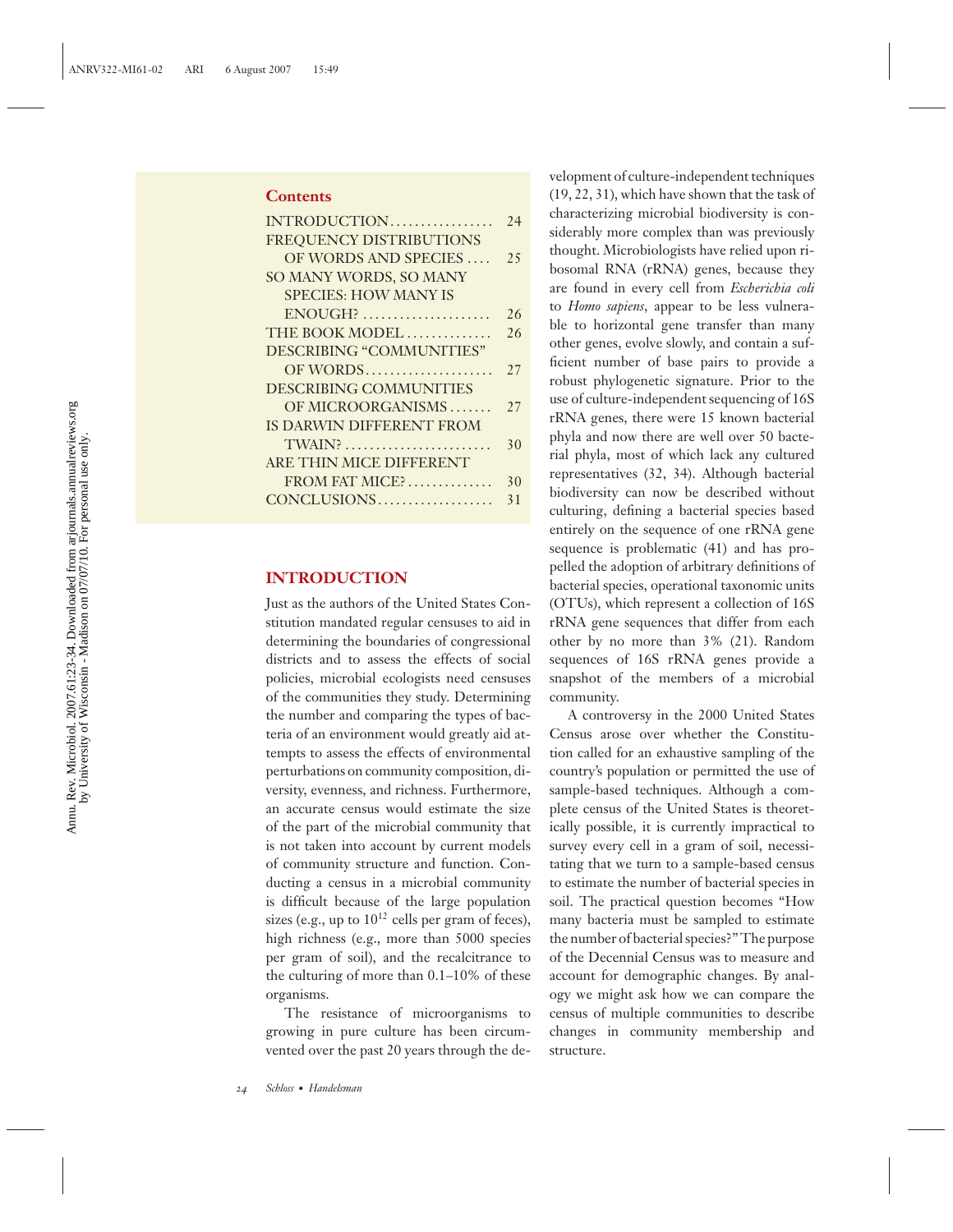|                | On the         |                    |               | The                  | The                  | The           |                  |
|----------------|----------------|--------------------|---------------|----------------------|----------------------|---------------|------------------|
|                | Origin of      | <b>The Descent</b> | The Voyage    | <i>Adventures of</i> | <b>Adventures of</b> | Portrait of a | Goodnight        |
|                | <b>Species</b> | of Man             | of the Beagle | Huckleberry Finn     | <b>Tom Sawyer</b>    | Lady          | <b>Moon</b>      |
| $n_1$          | The (10,196)   | The $(22,164)$     | The (16,924)  | And (6228)           | The (3681)           | The (8449)    | Goodnight (20)   |
| n <sub>2</sub> | Of (7396)      | Of (12, 304)       | Of (9429)     | The (4771)           | And $(3000)$         | To (7469)     | And $(17)$       |
| n <sub>3</sub> | And (4387)     | In $(7547)$        | And (5765)    | I(3210)              | A(1795)              | Of (6592)     | A(10)            |
| $n_4$          | In $(3920)$    | And (7342)         | A(5325)       | To (2914)            | $\sqrt{10(1705)}$    | A(5485)       | The $(6)$        |
| n <sub>5</sub> | To (3567)      | To (5743)          | In $(4288)$   | A(2911)              | $\mathrm{Of}(1446)$  | She (4772)    | Little $(4)$     |
| n <sub>6</sub> | A(2473)        | A(4412)            | To (4091)     | It $(2279)$          | He(1181)             | And (4504)    | $\mathrm{Of}(3)$ |
| n <sub>7</sub> | That (2059)    | That (3529)        | Is $(2413)$   | Was (2063)           | Was (1166)           | Her (4480)    | Moon (3)         |
| $\rm ns$       | Have (1760)    | Is $(3237)$        | It $(1998)$   | He(1667)             | It $(1116)$          | I $(4076)$    | 20 words used    |
| $\mathbf{n}_0$ | Be(1655)       | As $(3134)$        | That (1940)   | Of (1641)            | In $(937)$           | That (3735)   | twice            |
| $n_{10}$       | As $(1579)$    | Are $(2522)$       | On (1868)     | In $(1428)$          | That (890)           | You $(3735)$  |                  |
| $S_T$          | 7426           | 14,557             | 12,726        | 7263                 | 8111                 | 12,427        | 55               |
| $N_T$          | 150,951        | 272,296            | 205,424       | 110,271              | 70,030               | 230,485       | 151              |

Table 1 Summary of word usage from seven books<sup>a</sup>

aThe texts of all books, except *Goodnight Moon,* were obtained from Project Gutenberg (**http://www.gutenberg.org/wiki/Main Page**) and parsed using a Perl script to count the number of times each word was used, which is shown in parentheses.  $S_T$  and  $N_T$  designate the total number of different words and the total number of words used in the book, respectively.

## **FREQUENCY DISTRIBUTIONS OF WORDS AND SPECIES**

The seemingly simple question of determining the number of bacterial species in an environment (i.e., species richness) has yet to be answered in a convincing manner in most environments. Depending on how the data are analyzed, DNA-DNA hybridization estimated that 10–30 g of soil contained between 4000 and more than 10,000,000 genome equivalents (14, 29, 30, 38, 39). These values have been widely cited as a measure of species richness, but the conversion between a genome equivalent and species remains controversial (6, 40). Other richness estimates between 5000 and 10,000 species per gram of soil have been obtained using parametric models based on the assumption that the incidence of different species follows either a lognormal (13) or a uniform distribution (24) and that the rarest species has only one member in the community (13). However, there are insufficient data from any soil community to conclude that the species distribution follows

a lognormal distribution and no evidence to support a uniform distribution (**Table 1**). To avoid these assumptions, estimates have been made with sample-based nonparametric richness estimators (7, 8, 11). Previous application of the nonparametric estimators to a collection of 16S rRNA gene sequences from a Scottish soil (28) estimated a richness of 590 species. We found, however, that an insufficient number of sequences had been sampled to obtain a reliable estimate using the nonparametric estimators (35). The inaccuracies introduced into the estimate by the assumptions used to conduct the DNA-DNA hybridization, parametric, and nonparametric analyses indicate that the problem of estimating bacterial species richness in soil needs more attention.

Other ecologically significant questions that present their own statistical challenges include comparisons of diversity (i.e., richness and evenness), membership, and structure of multiple communities without performing an exhaustive sampling of each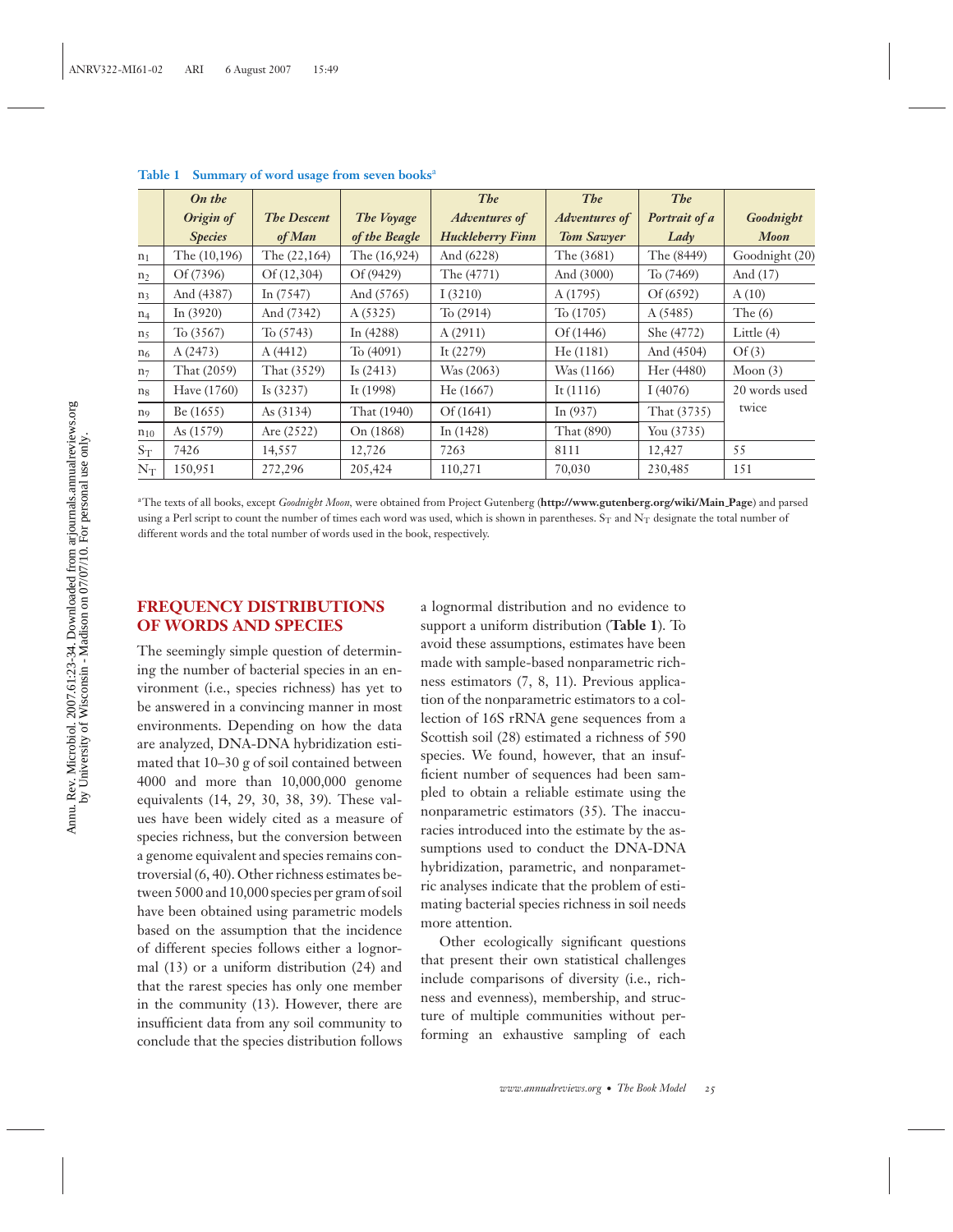environment. Three primary problems surround these questions: defining a species or any other taxonomic unit, accessing the bacteria in that sample, and determining how many individuals need to be sampled before a reliable estimate of richness or the species distribution is obtained. We have circumvented the first two problems by assigning sequences to OTUs that are based on the genetic distance between 16S rRNA gene sequences obtained using culture-independent PCR and cloning methods (31, 35). The solution to the third problem, determining the necessary sampling effort, remains elusive.

## **SO MANY WORDS, SO MANY SPECIES: HOW MANY IS ENOUGH?**

The fundamental problem in microbial ecology, estimating the richness in complex communities that cannot be exhaustively sampled, has been encountered in literature (15), linguistics (27), census taking (25), macroecology (9), computer science (11), archaeology (8), transportation (8), and numerous other fields. In microbial ecology, the problem is unique because of the extreme richness, large number of individuals in a community, and unknown frequency distributions of the members.

To circumvent these methodological problems, we sought a dataset of known composition and structure with which to develop statistical models appropriate to microbial communities. We found a number of such datasets in the words of classic books and generated model microbial communities using word usage distributions from these books. These datasets are analogous to individual populations and communities with a well-known richness, evenness, diversity, and membership. By using words and their frequency in books as a substitute for 16S rRNA gene sequences, the analysis is accessible and can be generalized to other fields. Furthermore, these large datasets of words provide surrogates for complex biological datasets that are beyond our current means to depict fully, and analysis of the surrogate datasets will generate hypotheses and direct the design of future experiments in biological systems.

#### **THE BOOK MODEL**

Within the book model, each word in a book represents a 16S rRNA gene sequence. Each distinct word that the author used represents a different OTU (perhaps species) in a sequence collection (the species richness). The frequency of each word in the book represents the frequency of OTUs found in a 16S rRNA gene sequence collection (the frequency distribution). The combined frequency and vocabulary of words used in a book therefore represents community structure and can be used to make comparisons among different books or communities.

We are not the first to propose combining literature and statistics. Efron & Thisted (15) used the Shakespearean canon to estimate the number of words in Shakespeare's vocabulary (i.e., the richness of his vocabulary). When a putative Shakespearean poem was found, they reapplied their model to determine whether the addition of the poem fit their model (37). When the poem fit their model, they concluded that the poem was an authentic Shakespearean piece on the basis of the richness of the author's vocabulary. The problem with this approach is analogous to those faced in microbial ecology: The true richness of Shakespeare's vocabulary will never be known because an exhaustive census cannot be completed.

Our approach is to view each book as a distinct community with a known richness, evenness, diversity, membership, and structure. With this approach, we can ask questions such as, "How many words must one read to estimate the overlap in word usage?" or "How many words must be read from two books to know how much of the two books' vocabularies are shared?" Because we know the identity and the number of words used in the book, it is possible to validate any decision rule we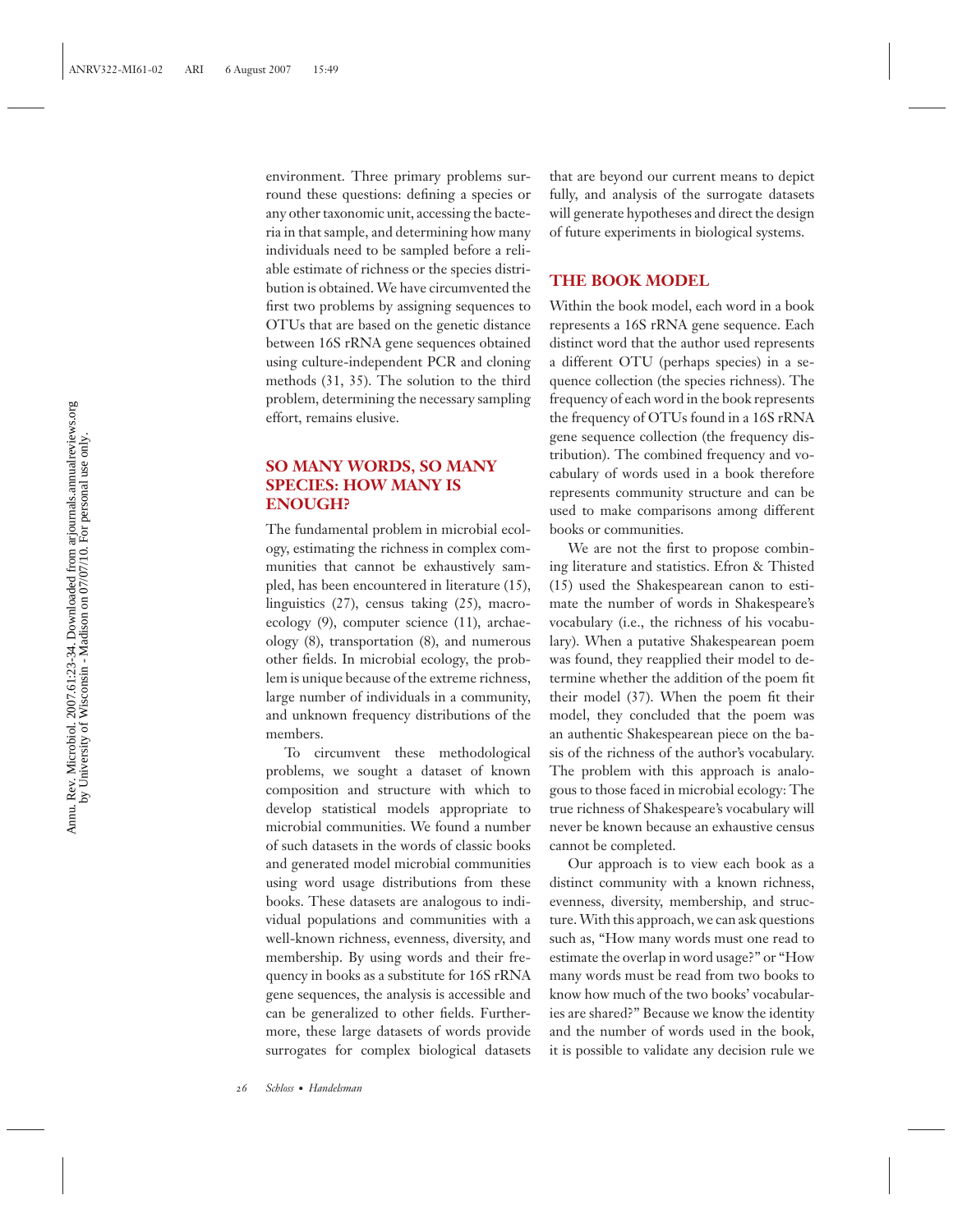construct to determine when to stop reading or sampling.

## **DESCRIBING "COMMUNITIES" OF WORDS**

To demonstrate our ability to estimate the word usage richness in a book, we selected seven books: Charles Darwin's books *On the Origin of Species*, *The Voyage of the Beagle*, and *The Descent of Man*, Henry James' *The Portrait of a Lady*, Mark Twain's *The Adventures of Tom Sawyer* and *The Adventures of Huckleberry Finn*, and Margaret Wise Brown's *Goodnight Moon* (**Table 1**). These books were selected because they varied in length, richness, and literary style. Distributions such as logseries, lognormal (natural or base 10), broken stick, and uniform (25), which are commonly applied in ecology, did not describe the distribution of word usage in these books ( $\chi^2$  goodness of fit test, all  $p < 0.001$ ), except for the word usage in *Goodnight Moon*, which fits all these distributions except the uniform distribution ( $p < 0.001$ ). As the shapes of these distributions differ considerably, we suspect that *Goodnight Moon* is too short to differentiate among the various distributions.

Instead of using a parametric model to describe the shape of the word usage distribution for these books, we constructed empirical distributions based on the number of times the author used each word. For example, *Goodnight Moon* contains 151 words distributed among 55 different words. "Goodnight" was used 20 times, "and" 17 times, "a" 10 times, and so forth (**Figure 1***a*). The author used 28 words only once (i.e., singletons) and 20 words twice in the book (i.e., doubletons) (**Table 1**). To sample the community distribution, we randomly sampled from this distribution so that the probability of sampling the word "goodnight" was 20/151 or 0.132 and each singleton had a probability of 0.007 of being selected. We needed to sample 840 random words in order to achieve 95% confidence of observing all 51 words. Next, we tried using nonparametric richness estimators that

make use of the frequency distribution and the number of observed words to estimate the word usage richness for the entire book without an exhaustive sampling of every word in the book. The simplest nonparametric richness estimator, Chao1, predicts the total richness of a community as a function of the observed richness  $(S_{obs})$ , the number of OTUs observed once  $(n_1)$ , and the number of OTUs observed twice  $(n_2)$ :

$$
S_{Chao1} = S_{obs} + \frac{n_1 (n_1 - 1)}{2 (n_2 + 1)}.
$$

Using the Chao1 (8), asymptotic coveragebased estimator (ACE) (10), and interpolated Jackknife estimators (7), we needed to sample less than 20 words in order for the 95% confidence interval to include 55; however, further sampling increased the precision of the estimate (**Figure 1***b–d* ). For example, sampling 360 words resulted in a Chao1 95% confidence interval between 50 and 60.

## **DESCRIBING COMMUNITIES OF MICROORGANISMS**

By identifying a set of shape parameters and richness that accounted for the sampling pattern observed in large collections of 16S rRNA gene sequences, we sought to engineer a word distribution that could explain the sampling distribution observed in samples from Alaskan or Minnesotan soil microbial communities (36). The overall distribution that we selected was a generic truncated lognormal distribution:

$$
N_i = \frac{\frac{1}{S_i \sigma \sqrt{2\pi}} \exp\left[-\frac{1}{2} \left(\frac{\ln S_i - \mu}{\sigma}\right)^2\right]}{\int_0^{S_T} \frac{1}{S \sigma \sqrt{2\pi}} \exp\left[-\frac{1}{2} \left(\frac{\ln S - \mu}{\sigma}\right)^2\right] dS},
$$

where  $S_i$  is the *i* th OTU and  $N_i$  is the relative abundance of individuals in that OTU. The maximum possible value of *i* is the total number of OTUs in the community,  $S_T$ . The shape of the distribution is affected by the values of the normal mean  $(\mu)$  and standard deviation  $(\sigma)$ .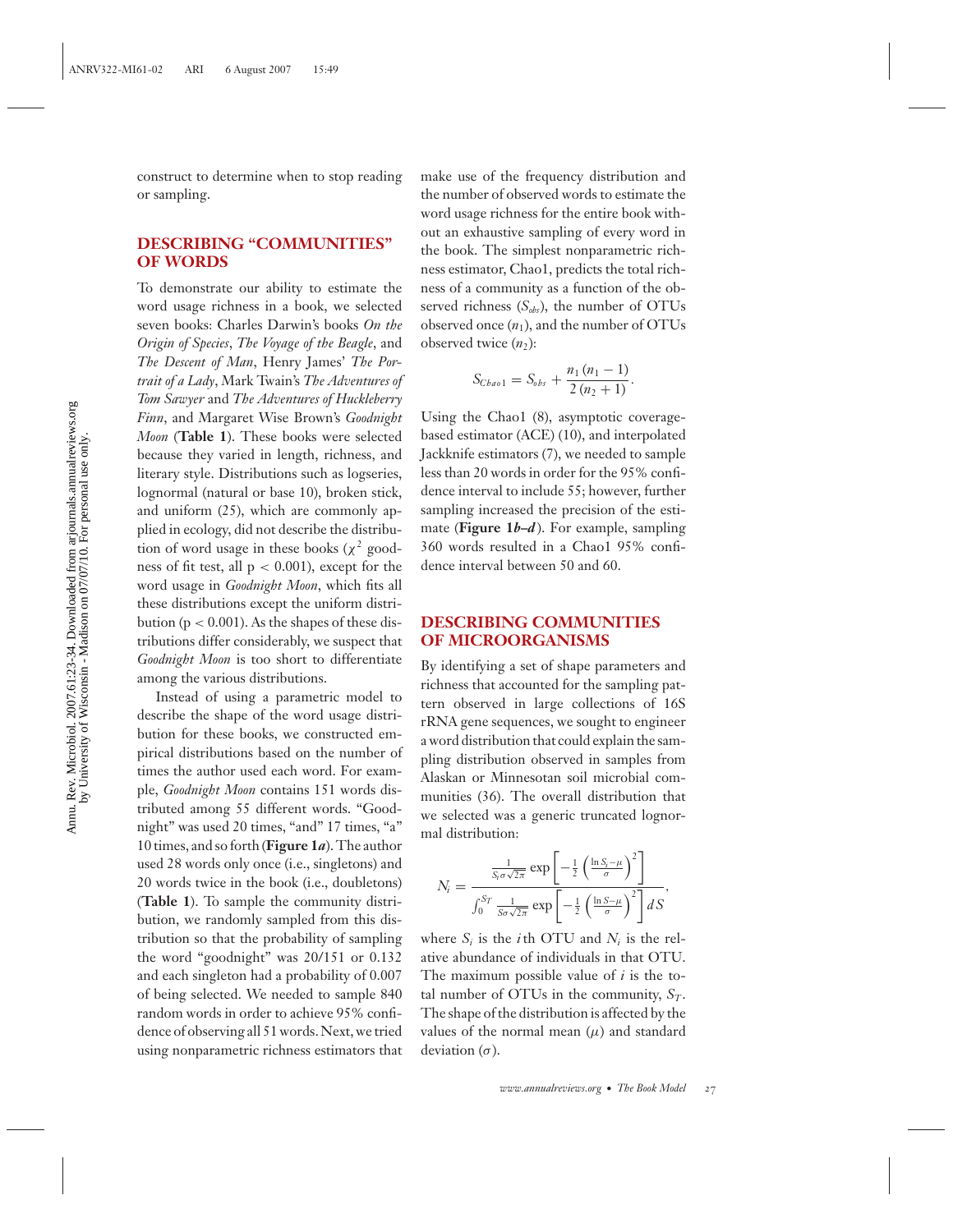**Richness of different**

Richness of different

#### **a** *Goodnight Moon*

#### **b** *Goodnight Moon*



(*a*) Frequency of each word used and (*b*) the observed and estimated number of words used in *Goodnight Moon* as a function of sampling effort (total number of words,  $N_T = 151$ ; richness,  $S = 55$ ). (*c*) The observed and estimated number of words used in *On the Origin of Species* ( $N_T = 150,951$ ; S = 7426), and (*d*) *The Portrait of a Lady* ( $N_T = 230,485$ ; S = 12,427). The horizontal line indicates the true richness of words used for each book (panels *b*, *c*, and *d* ). Abbreviation: ACE, asymptotic coverage-based estimator.

Because the most frequently observed species in the Alaskan collections was observed only 23 times, we were unable to obtain meaningful parameters to fit a truncated lognormal distribution to the Alaskan or Minnesotan 16S rRNA gene sequence collections using methods described elsewhere (25). Instead, we heuristically identified normal mean and standard deviation values for a lognormal distribution that would generate data for the richness estimators and the number of OTUs observed that were comparable to those observed from the Alaskan collection. Although our search was not exhaustive, we determined that a community with a truncated lognormal distribution and a richness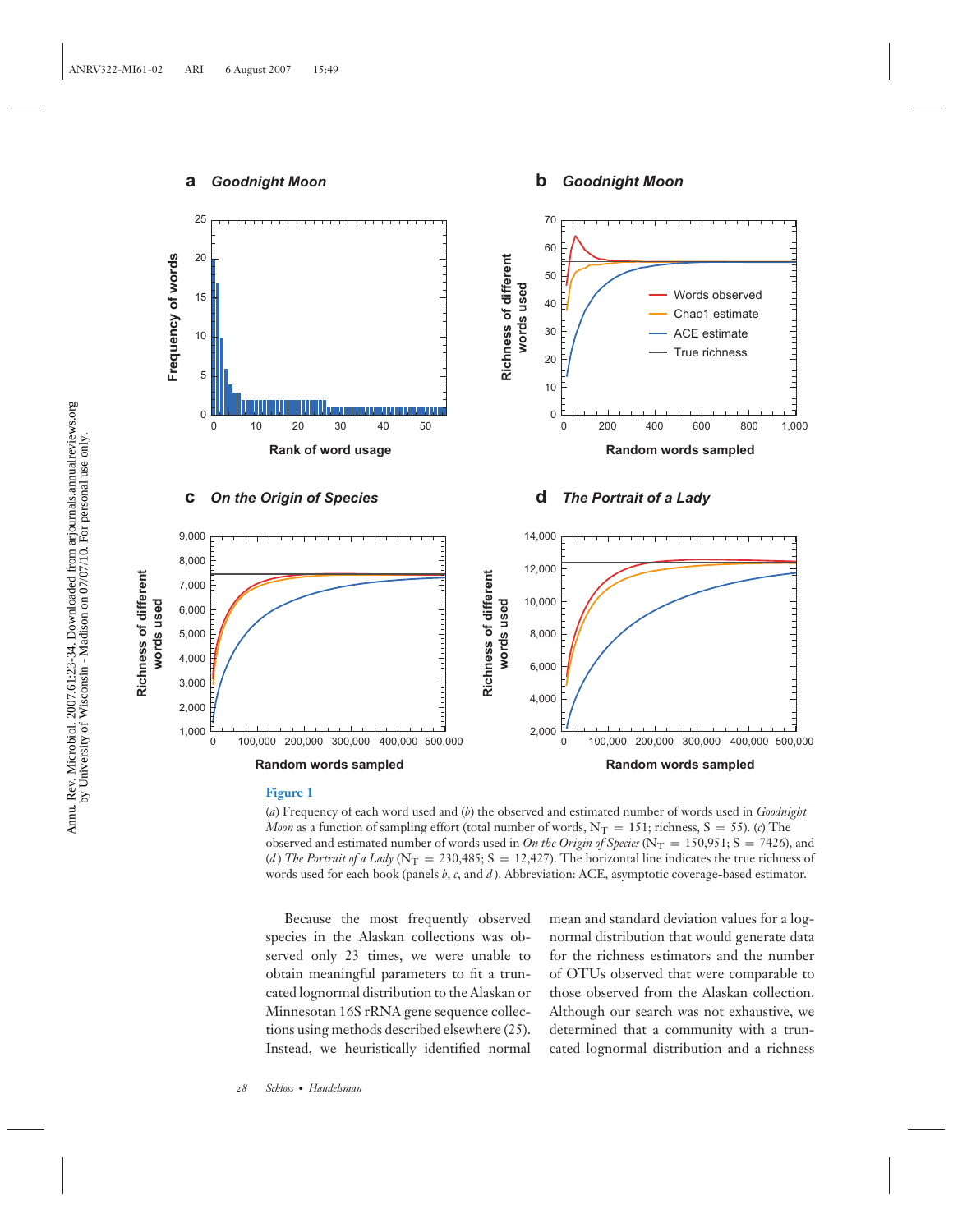

#### **Figure 2**

Description of the community structure in (*a, b*) Alaskan and (*c*, *d*) Minnesotan soil communities. Relative abundance of each species predicted to reside in the Alaskan and Minnesotan soil communities is given in panels *a* and *c*, respectively. The sampling effort to observe and estimate the true richness of each community is given in panels *b* and *d*, respectively.

of 5000 best explained the data observed so far from the Alaskan collection and that a community with a richness of 2000 could explain the observed data from the Minnesotan collection (**Figure 2**). To sample every member of the Alaskan community twice with 95% confidence would require 380,000 16S rRNA gene sequences and to observe 95% of the richness would require 71,000 16S rRNA genes. To obtain an estimate of the true richness using either the ACE or Chao1 estimator from the Alaskan community would require sampling 18,000 or 39,000 16S rRNA genes, respectively, which represents sampling 65 and 85% of the true estimated richness. Considering that the original sample contained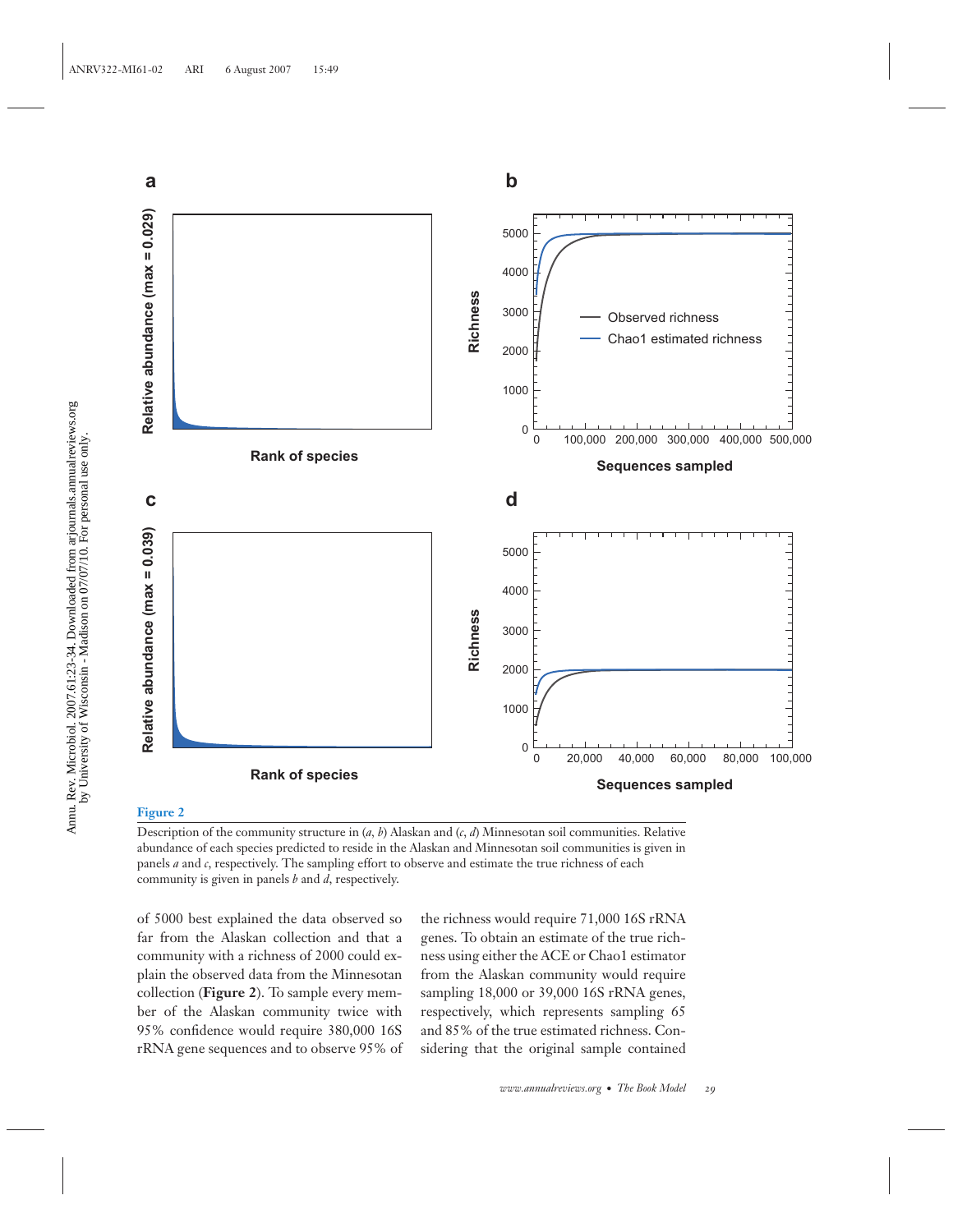

#### **Figure 3**

Unweighted pair group method with arithmetic mean-based dendrogram of the word usage dissimilarity (1-Jaccard Similarity Index) among seven books.

1033 sequences, a significant amount of effort remains. Although we have predicted the richness of these two communities, our estimates are empirical fits of data based on four parameters, and the community was assumed to follow a lognormal distribution. It remains to be seen how well these simulated books resemble microbial reality.

## **IS DARWIN DIFFERENT FROM TWAIN?**

As with the application of the model of Shakespeare's vocabulary (15, 37), others have used statistical analysis to identify the author of 12 of the anonymously written *Federalist Papers*, which both Alexander Hamilton and James Madison claimed to have written, and other apocryphal writings (12, 16, 17, 27, 42– 44). The basic premise of these analyses is that a piece of writing is a representative sample of an author's vocabulary and writing style. By comparing the vocabulary used in the apocryphal writing to an author's authenticated writings, it is possible to assign a confidence level to whether the apocryphal writing is that author's. Our strategy was to determine the word usage frequency employed in books with known authorship to assess the similarity of their vocabularies. This is analogous to determining the relatedness of two communities on the basis of the frequency of different OTUs in them and assessing the fraction of OTUs that they share.

We compared the vocabulary used in seven books by estimating the fraction of the vocabulary used in one book and shared in each of the other books. To simplify the discussion of our results, we then calculated the Jaccard Similarity Index, which measures the similarity of vocabularies used in two books. A dendrogram, which graphically presents clusters of books that had the most similar vocabularies, shows the three books written by Charles Darwin clustered together and the two books by Mark Twain clustered together (**Figure 3**). On the basis of this analysis we can propose interesting experiments: If we found a piece of fiction from Charles Darwin, would the vocabulary be more similar to fiction by Twain or nonfiction by Darwin? What about the reverse? Does the vocabulary used by British authors differ significantly from that used by American authors? Do modern evolutionary biologists use the same vocabulary as the field's pioneer? Is there a minimum vocabulary that every book must have to represent a logical "story"?

This final question is most interesting to us. We observed that between 64 and 80% of the 55 different words used to write the book with the lowest richness, *Goodnight Moon*, were found in the other six books. Comparing the other six books to each other, we observed that between 18 and 67% of the words were used in any pair of books. Here we can begin to formulate additional hypotheses: Perhaps there are words, such as "a," "the," "and," "to," or "of," that are essential to any piece of writing. Perhaps, also, there are words that perform a functional role in a story and, although they may not be essential to forming a coherent sentence, are essential to talking about evolution (e.g., "selection"), a boy's adventure (e.g., "Huck"), or putting a child to bed (e.g., "goodnight").

## **ARE THIN MICE DIFFERENT FROM FAT MICE?**

By analogy, we could ask, when we compare microbial communities, Are there core types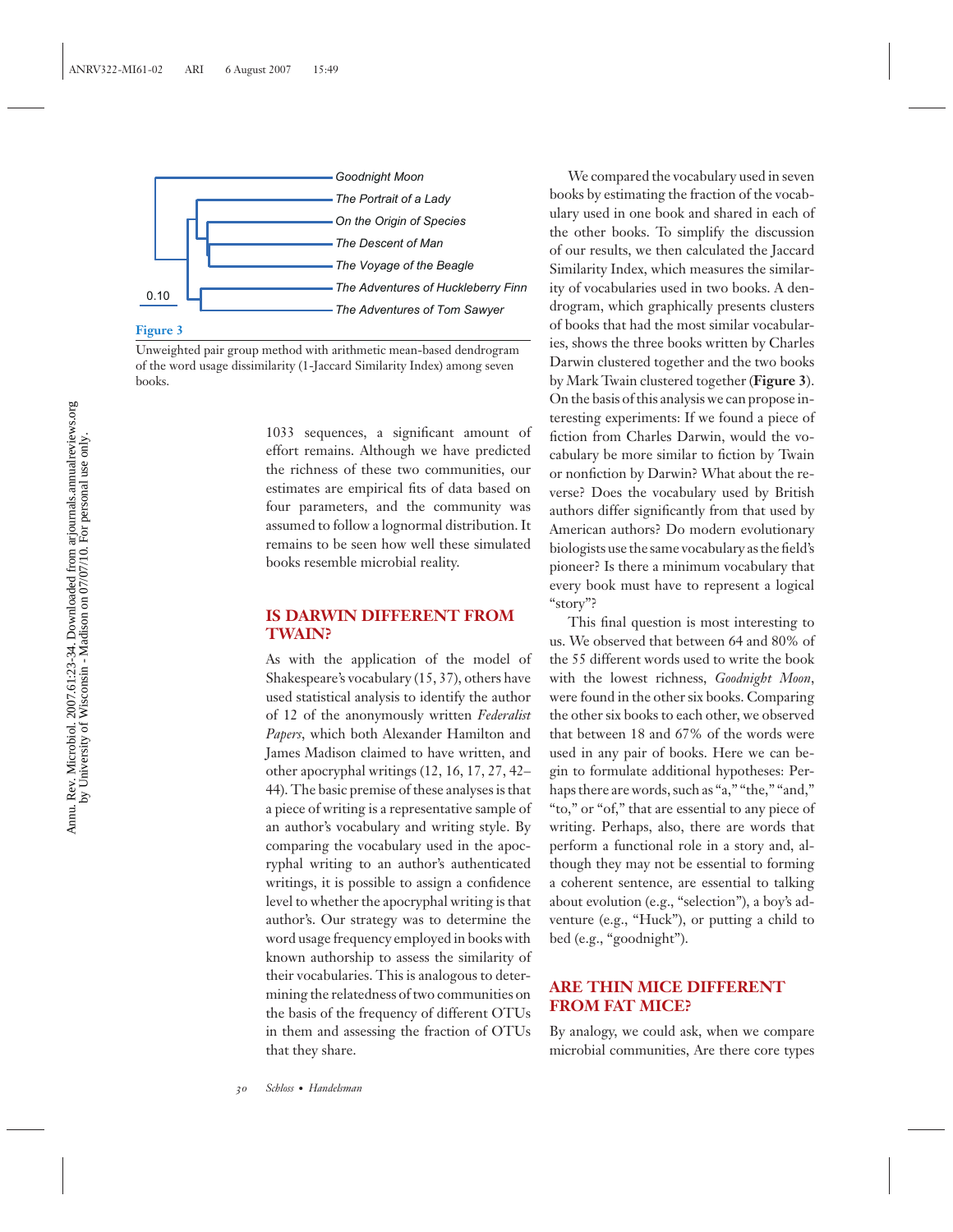

#### **Figure 4**

Venn diagram showing the overlap between microbial communities in mice with  $a +/+$  (lean). +/ob (lean), and ob/ob (obese) genotypes. The numbers in the shaded regions indicate the richness of species that are either endemic or shared between genotypes. The overall richness and 95% confidence interval (CI) for each genotype as estimated by the Chao1 estimator are given outside of each region.

of bacteria found in similar environments and are there accessory types of bacteria that perform specialized roles only in certain environments? We reanalyzed a dataset of 16S rRNA genes sequenced from the gut microbial community of mice that varied in their genotype at a locus that affects body type. The mice were either phenotypically lean and homozygous  $(+/+)$ , phenotypically lean and heterozygous (ob/+), or obese and homozygous (ob/ob) (23). Because it is not feasible to sequence every member of these communities, the dataset is necessarily an incomplete census. We employed another set of nonparametric estimators, which estimate the fraction of a community's membership that is shared with another community when there are unobserved populations. These estimators are analogous to the Chao1 richness estimator for

a single community. We found that approximately 151 OTUs, or 37% of all of the OTUs in the three communities, were shared among mice of all three genotypes. Interestingly, no OTUs were predicted to be shared between the ob/ob and  $+/+$  communities. This led to the observation that the communities in the ob/ob and ob/+ mice are more similar to each other than either is to the community in the  $+/+$  mice, although the phenotype of the  $ob/+$  mouse is the same as that of the  $+/+$ mouse (**Figure 4**).

## **CONCLUSIONS**

All models and analogies have both utility and limitations. Using words as a substitute for DNA sequences made the analysis accessible and generalizable to fields outside of microbial ecology. As we have shown, these models help to develop hypotheses that may at first seem opaque when applied to microbial communities but are simple to understand with books. Other conceptual models have been presented to describe complex issues and to assist in the interpretation of data including the use of chain letters to model genome evolution (2), versions of *The Canterbury Tales* to model phylogenetic methods (1), necktie knots to model the outcomes of a random walk (18), origami to model self-organizing systems (26), and a currency-tracking website to model intracontinental human transportation (4). Also, taking tools used in the humanities to compare books and languages and applying them to microbiology and applying the tools of microbiology to the data of the humanities generate a considerable amount of synergy. Finally, these large artificial datasets represent a surrogate for biological datasets that are beyond our current means and their analysis will direct the design of future experiments.

It is important to note that rare species may not be detected until the sequencing effort is complete. For example, although we estimated that 37% of the bacterial species estimated to be in the three mouse communities were shared, it is impossible to identify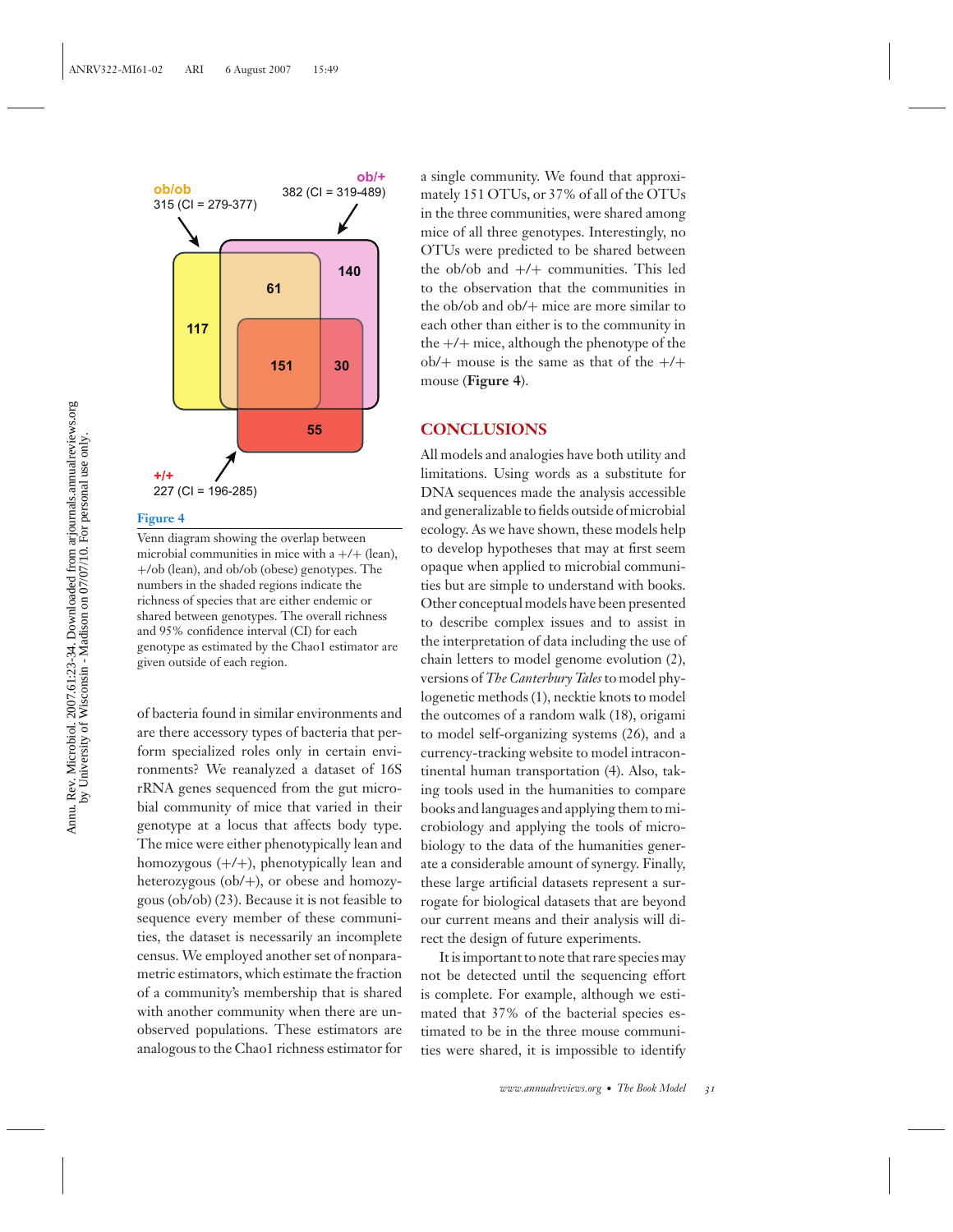those species unless we sequence every one. In our analysis of the simple book, *Goodnight Moon*, whose richness resembles that of the simple microbial community in the gypsy moth midgut (5), the entire book must be read to encounter a word that starts with an "e" the last sentence of the book is "Goodnight noises*everywhere.*" In microbial ecology, is the "last word," or one more bacterial taxon, important? In the Alaskan sequence collection, two sequences belonging to the Sediment-1 candidate phylum (3) were found only after sampling 832 sequences. We suspect that members of many poorly sampled candidate phyla are rare in microbial communities (34) but may play a significant functional role in the microbial community. Sequencing 20,000 or 200,000 16S rRNA genes will probably lead to the discovery of many more new phyla and species.

There are numerous other ways that we could use the book model to describe microbial communities. For instance, our analysis has focused on lexical data (20), such as the raw number of times different words were used. We could also consider content data, which assigns individual words a function, context, and tone (27). Instead of measuring the context of words, we might be interested in understanding the organization of a community at the gene, operon, genome, and metagenome levels. A common analogy for the human genome is a collection of 23 volumes that tell the story of each of us (33). Considering that the number of bacteria that live within and on us exceeds our own human cells by a factor of 10 to 100, perhaps it is time to start thinking about the ways in which the other books on the bookshelf of life affect that 23-volume work.

## **DISCLOSURE STATEMENT**

The authors are not aware of any biases that might be perceived as affecting the objectivity of this review.

#### **ACKNOWLEDGMENTS**

We thank Murray Clayton for reviewing an earlier version of the manuscript. This work was supported by the USDA (2003-35107-13856), the National Science Foundation, the Howard Hughes Medical Institute, and the University of Wisconsin-Madison College of Agricultural and Life Sciences.

#### LITERATURE CITED

- 1. Barbrook AC, Howe CJ, Blake N, Robinson P. 1998. The phylogeny of *The Canterbury Tales*. *Nature* 394:839
- 2. Bennett CH, Li M, Ma B. 2003. Chain letters and evolutionary histories. *Sci. Am.* 288:76– 81
- 3. Bowman JP, Rea SM, McCammon SA, McMeekin TA. 2000. Diversity and community structure within anoxic sediment from marine salinity meromictic lakes and a coastal meromictic marine basin, Vestfold Hills, Eastern Antarctica. *Environ. Microbiol.* 2:227– 37
- 4. Brockmann D, Hufnagel L, Geisel T. 2006. The scaling laws of human travel. *Nature* 439:462–65
- 5. Broderick NA, Raffa KF, Goodman RM, Handelsman J. 2004. Census of the bacterial community of the gypsy moth larval midgut by using culturing and culture-independent methods. *Appl. Environ. Microbiol.* 70:293–300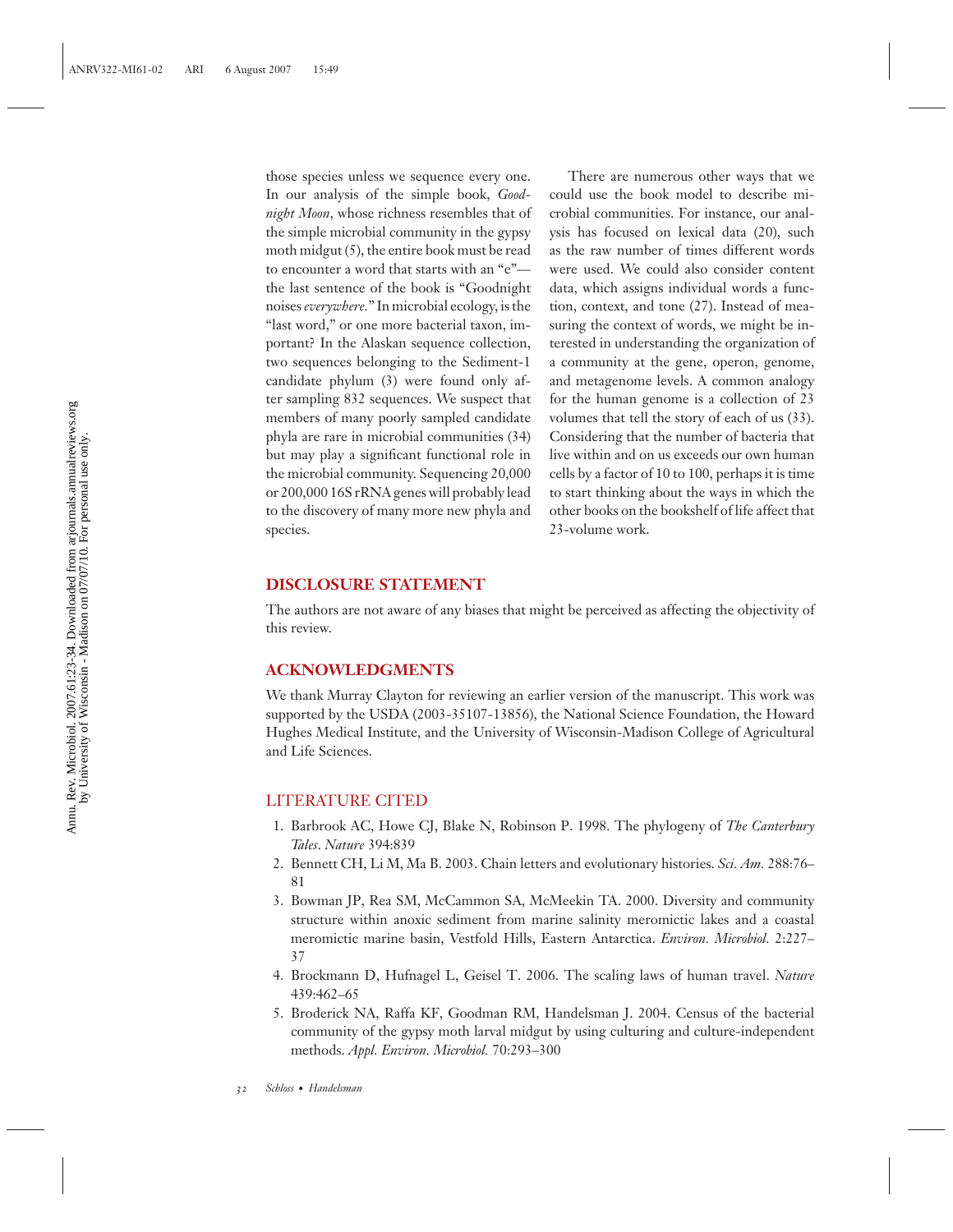- 6. Bunge J, Epstein SS, Peterson DG. 2006. Comment on "Computational improvements reveal great bacterial diversity and high metal toxicity in soil". *Science* 313:918
- 7. Burnham KP, Overton WS. 1979. Robust estimation of population size when capture probabilities vary among animals. *Ecology* 60:927–36
- 8. Chao A. 1984. Non-parametric estimation of the number of classes in a population. *Scand. J. Stat.* 11:265–70
- 9. Chao A, Hwang WH, Chen YC, Kuo CY. 2000. Estimating the number of shared species in two communities. *Stat. Sin.* 10:227–46
- 10. Chao A, Lee SM. 1992. Estimating the number of classes via sample coverage. *J. Am. Stat. Assoc.* 87:210–17
- 11. Chao A, Ma MC, Yang MCK. 1993. Stopping rules and estimation for recapture debugging with unequal failure rates. *Biometrika* 80:193–201
- 12. Collins J, Kaufer D, Vlachos P, Butler B, Ishizaki S. 2004. Detecting collaborations in text: comparing the authors' rhetorical language choices in *The Federalist Papers*. *Comput. Hum.* 38:15–36
- 13. Curtis TP, Sloan WT, Scannell JW. 2002. Estimating prokaryotic diversity and its limits. *Proc. Natl. Acad. Sci. USA* 99:10494–99
- 14. Dykhuizen DE. 1998. Santa Rosalia revisited: Why are there so many species of bacteria? *Antonie Van Leeuwenhoek* 73:25–33
- 15. Efron B, Thisted R. 1976. Estimating the number of unseen species: How many words did Shakespeare know? *Biometrika* 63:435–47
- 16. Elliott WEY, Valenza RJ. 1991. A touchstone for the bard. *Comput. Hum.* 25:199–209
- 17. Elliott WEY, Valenza RJ. 1996. And then there were none: winnowing the Shakespeare claimants. *Comput. Hum.* 30:191–245
- 18. Fink TM, Mao Y. 1999. Designing tie knots by random walks. *Nature* 398:31–32
- 19. Head IM, Saunders JR, Pickup RW. 1998. Microbial evolution, diversity, and ecology: a decade of ribosomal RNA analysis of uncultivated microorganisms. *Microb. Ecol.* 35:1–21
- 20. Holmes DI. 1994. Authorship attribution. *Comput. Hum.* 28:87–106
- 21. Hughes JB, Hellmann JJ, Ricketts TH, Bohannan BJM. 2001. Counting the uncountable: statistical approaches to estimating microbial diversity. *Appl. Environ. Microbiol.* 67:4399– 406
- 22. Kent AD, Triplett EW. 2002. Microbial communities and their interactions in soil and rhizosphere ecosystems. *Annu. Rev. Microbiol.* 56:211–36
- 23. Ley RE, Backhed F, Turnbaugh P, Lozupone CA, Knight RD, Gordon JI. 2005. Obesity alters gut microbial ecology. *Proc. Natl. Acad. Sci. USA* 102:11070–75
- 24. Lunn M, Sloan WT, Curtis TP. 2004. Estimating bacterial diversity from clone libraries with flat rank abundance distributions. *Environ. Microbiol.* 6:1081–85
- 25. Magurran AE. 2004. *Measuring Biological Diversity*. Malden, MA: Blackwell Pub. 256 pp.
- 26. Mahadevan L, Rica S. 2005. Self-organized origami. *Science* 307:1740
- 27. Martindale C, McKenzie D. 1995. On the utility of content analysis in author attribution: *The Federalist*. *Comput. Hum.* 29:259–70
- 28. McCaig AE, Glover LA, Prosser JI. 1999. Molecular analysis of bacterial community structure and diversity in unimproved and improved upland grass pastures. *Appl. Environ. Microbiol.* 65:1721–30
- 29. Ovreas L, Jensen S, Daae FL, Torsvik V. 1998. Microbial community changes in a perturbed agricultural soil investigated by molecular and physiological approaches. *Appl. Environ. Microbiol.* 64:2739–42
- 30. Ovreas L, Torsvik V. 1998. Microbial diversity and community structure in two different agricultural soil communities. *Microb. Ecol.* 36:303–15